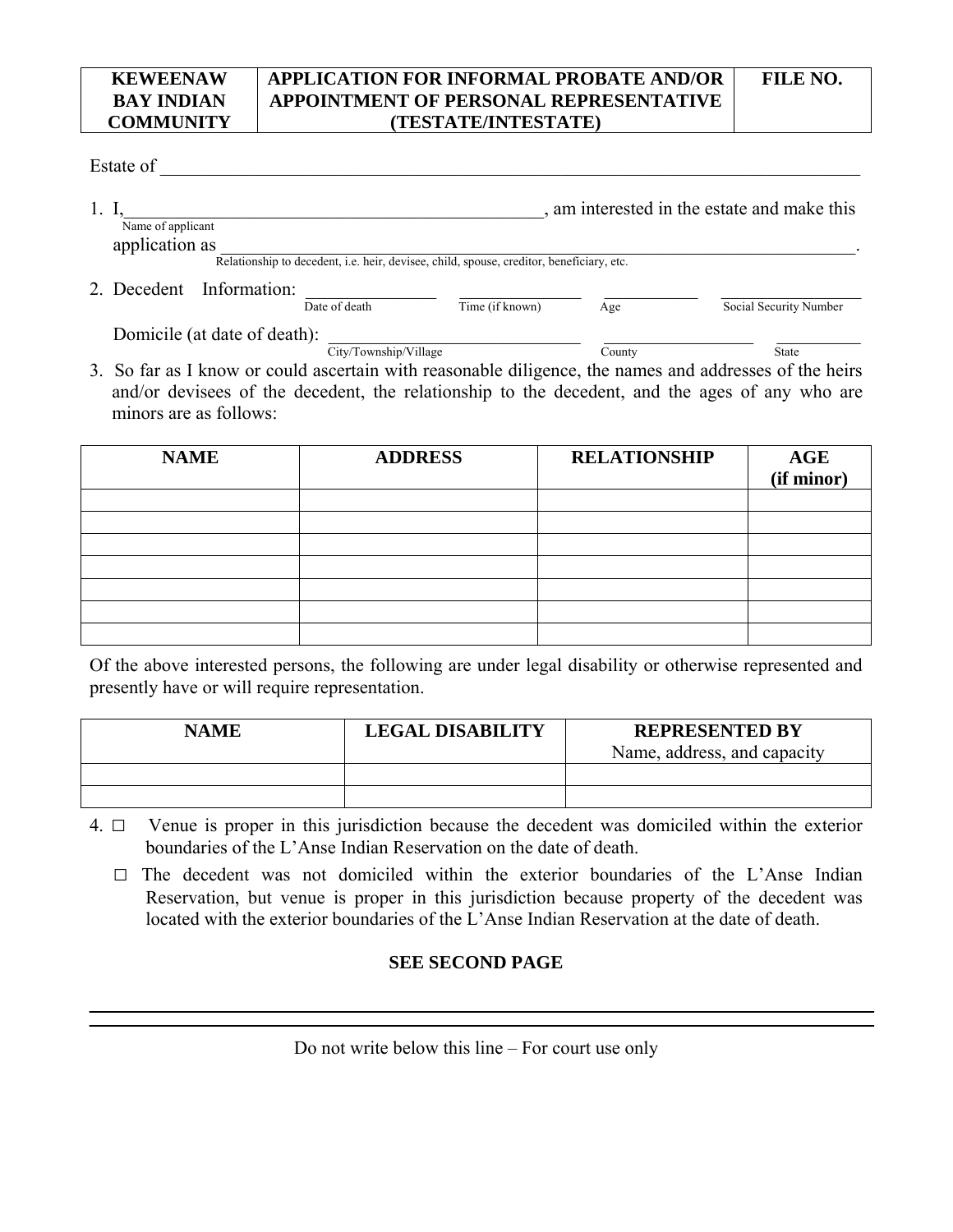- 5.  $\Box$  a. The decedent died intestate and after exercising reasonable diligence, I am unaware of any unrevoked testamentary instrument relating to property located in this state as defined under MCL 700.1301.
	- $\Box$  b. I am aware of an unrevoked testamentary instrument relating to property located in this state of defined under MCL 700.1301, but the instrument is not being probated because:

 $\mathcal{L}_\text{max}$  , and the contribution of the contribution of the contribution of the contribution of the contribution of the contribution of the contribution of the contribution of the contribution of the contribution of t

|                                                                                    | The instrument $\square$ is attached to this application. $\square$ is already in the Court's possession.                                                                                                  |
|------------------------------------------------------------------------------------|------------------------------------------------------------------------------------------------------------------------------------------------------------------------------------------------------------|
|                                                                                    | c. The decedent's will, dated __________, with codicil(s) dated __________, is offered                                                                                                                     |
|                                                                                    | for probate and $\square$ is attached to this application. $\square$ is already in the Court's possession.                                                                                                 |
| $\Box$<br>probate are attached to this application.                                | county, State is offered for probate, and documents establishing its                                                                                                                                       |
| unaware of an instrument revoking the will or codicil(s).                          | 6. To the best of my knowledge, I believe that the instrument(s) subject to this application, if any, was<br>validly executed and is the decedent's last will. After exercising reasonable diligence, I am |
|                                                                                    |                                                                                                                                                                                                            |
|                                                                                    | County, State 3. State 3. And the appointment has not been terminated. The                                                                                                                                 |
| personal representative's name and address are:                                    |                                                                                                                                                                                                            |
|                                                                                    |                                                                                                                                                                                                            |
| Name                                                                               | Address                                                                                                                                                                                                    |
| City, State, Zip                                                                   |                                                                                                                                                                                                            |
|                                                                                    |                                                                                                                                                                                                            |
|                                                                                    |                                                                                                                                                                                                            |
| Name                                                                               |                                                                                                                                                                                                            |
| Address                                                                            | <u> 1989 - Johann John Stein, mars an deus Amerikaansk kommunister (</u><br>City, State, Zip                                                                                                               |
|                                                                                    | Other persons having prior or equal right to appointment as personal representative are:                                                                                                                   |
| Name                                                                               | Name                                                                                                                                                                                                       |
| Name                                                                               | Name                                                                                                                                                                                                       |
| 9. $\Box$ The will expressly requests the personal representative serve with bond. |                                                                                                                                                                                                            |
|                                                                                    |                                                                                                                                                                                                            |
| <b>I REQUEST:</b>                                                                  |                                                                                                                                                                                                            |
| 11. $\Box$ Informal probate of the will.                                           |                                                                                                                                                                                                            |